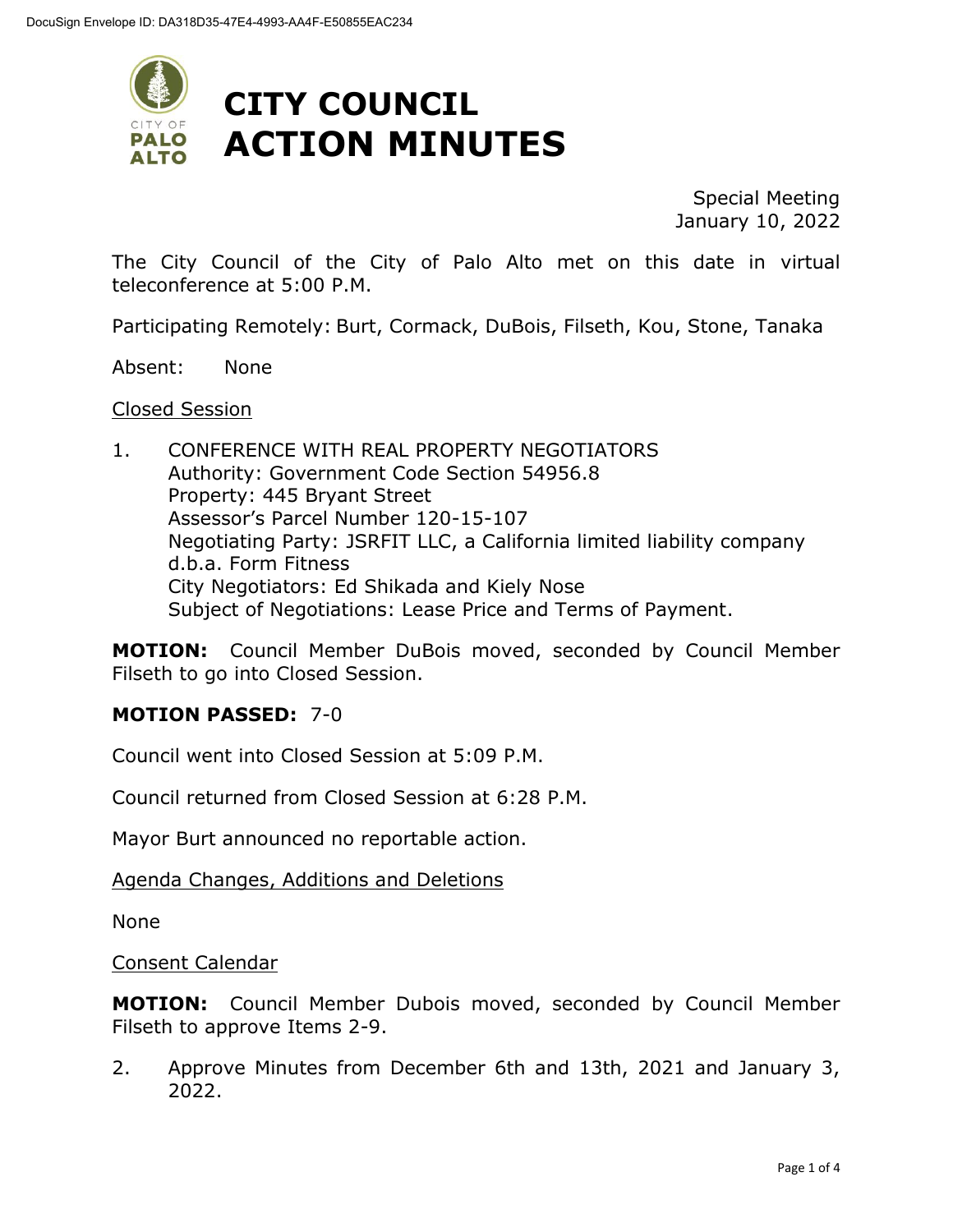# **ACTION MINUTES**

- 3. Approval of Contract C22181106 with Universal Site Services Inc. for a Total Not-to-Exceed Amount of \$1,214,373 Over a Five Year Term for Scheduled and On-Call Steam Cleaning Services at Various City Locations.
- 4. Adoption of Labor Agreements with 1) Service Employees International Union Hourly (SEIU-H) Unit , 2) Utilities Management and Professional Association of Palo Alto (UMPAPA), and 3) Service Employee International Union (Classification Revision).
- 5. Adopt a Park Improvement Ordinance for the Replacement of the Palo Alto Flood Basin Tide Gate Structure in the City's Baylands.
- 6. Adoption of Two **Resolutions 10012 and 10013** Authorizing Participation in the California Arrearage Payment Program (CAPP) for Gas and Electric Utilities, and the California Water and Wastewater Arrearage Payment Program (CWWAPP), Including Acceptance of Funds and Crediting Eligible Utility Accounts; and Approval of Amendments to the Fiscal Year 2022 Budget Appropriation Ordinance for the Electric, Gas, and Water Funds to Account for CWWAPP and CAPP Funds.
- 7. Adoption of an Interim Ordinance Amending Titles 16, 18 and 21 in Response to Senate Bills 9 and 478, Including Amendment to the City's Affordable Housing Requirements for SB 9 Projects. CEQA Status: This Action is not Considered a Project or is Exempt from CEQA in Accordance With Government Code Sections 66411.7(n) and 65852.21(j) or Section 15061 of the State CEQA Guidelines.
- 8. SECOND READING: Adoption of **Ordinance 5539** Restating Procedures For Expedited Permitting Processing For Electric Vehicle Charging Systems (FIRST READING: December 13, 2021 PASSED: 6-0, Kou absent).
- 9. SECOND READING: Adoption of Park Improvement **Ordinance 5540**  for Renovations at Cameron Park (FIRST READING: February 8, 2021 PASSED: 7-0).

### **ITEMS 2-7, 9 OF MOTION PASSED:** 7-0

**ITEM 8 OF MOTION PASSED:** 6-0, Kou abstain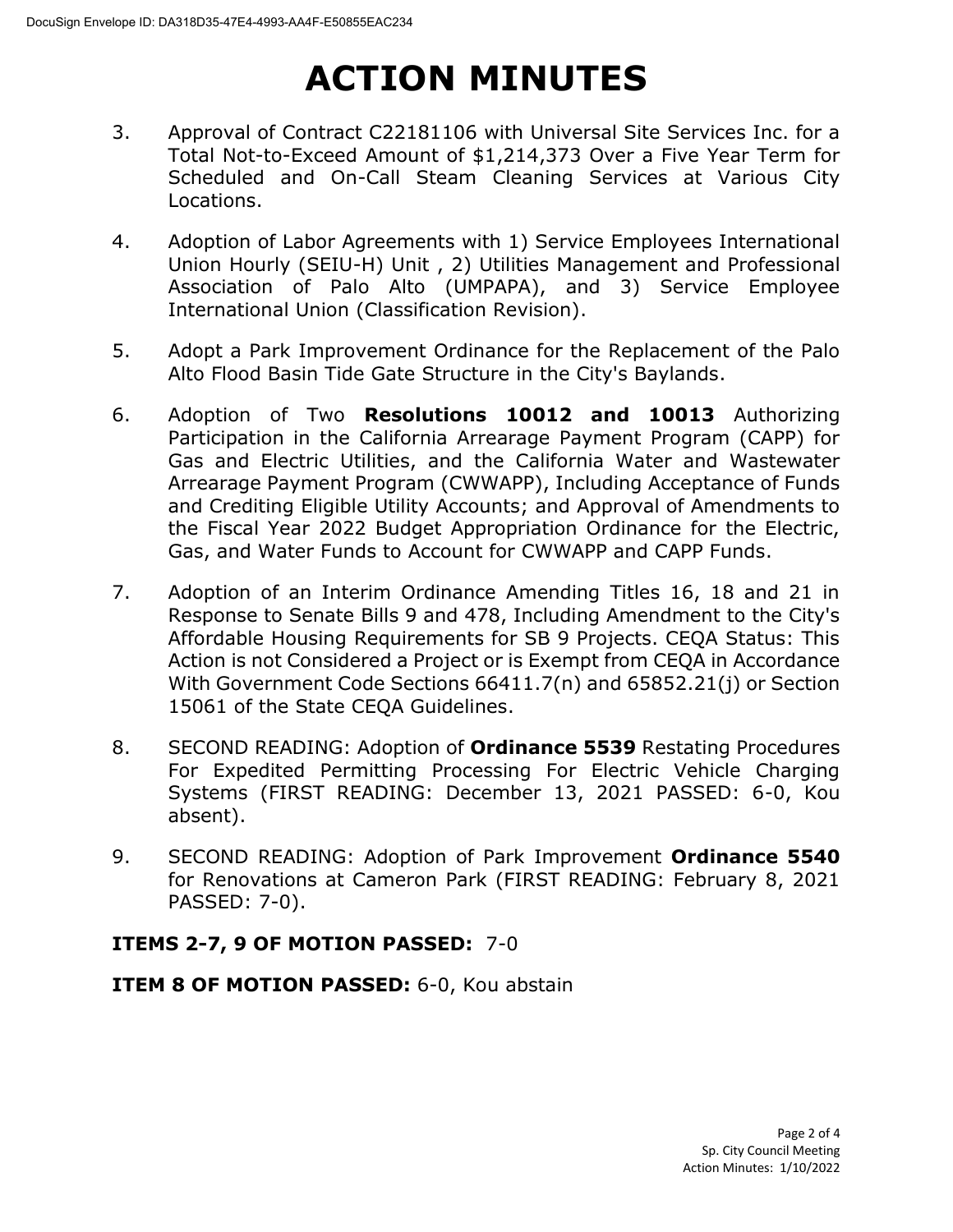# **ACTION MINUTES**

### Action Items

10. PUBLIC HEARING: Staff Recommend the City Council Review the North Ventura Coordinated Area Plan (NVCAP) Preferred Alternative, Take Public Comment, and Endorse the Preferred Alternative.

**MOTION:** Council Member DuBois moved, seconded by Mayor Burt that the Council confirm direction for preferred plan for NVCAP with additional considerations:

- A. Define a low-density R&D zone limiting employment density;
- B. 1.0 parking spots for 1 bedroom going to 2 spots for 2 bedroom + units, in parallel, refer to the Planning and Transportation Commission to make recommendations for analysis of appropriate parking based on the Fehr & Peers study and other studies and encourage mechanisms to discourage street parking;
- C. Deed restricted retail required in order to get 15' first floor incentive;
- D. Eliminate workforce housing incentives or propose incentives separate from affordable housing and redefine qualifications for workforce housing;
- E. Develop preferred park locations for larger park space and continue to explore naturalization of the creek consistent with option 3; and
- F. Include 100% affordable housing height limits based upon the minimum height necessary for a five-story, retail affordable housing project or a six-story non-retail affordable housing project.

**MOTION PASSED:** 5-2, Cormack, Tanaka no

11. Review and Accept the FY 2023 - FY 2032 Long Range Financial Forecast (LRFF) and FY 2023 Budget Development Guidelines.

**MOTION:** Council Member Cormack moved, seconded by Council Member Filseth to:

- A. Accept the Fiscal Year (FY) 2023 to 2032 Long Range Financial Forecast Base Case and the FY 2023 Budget Development Guidelines including the addition addressing projects and programs not funded; and
- B. Direct Staff to use this forecast as the starting point for the initiation of the FY 2023 budget process.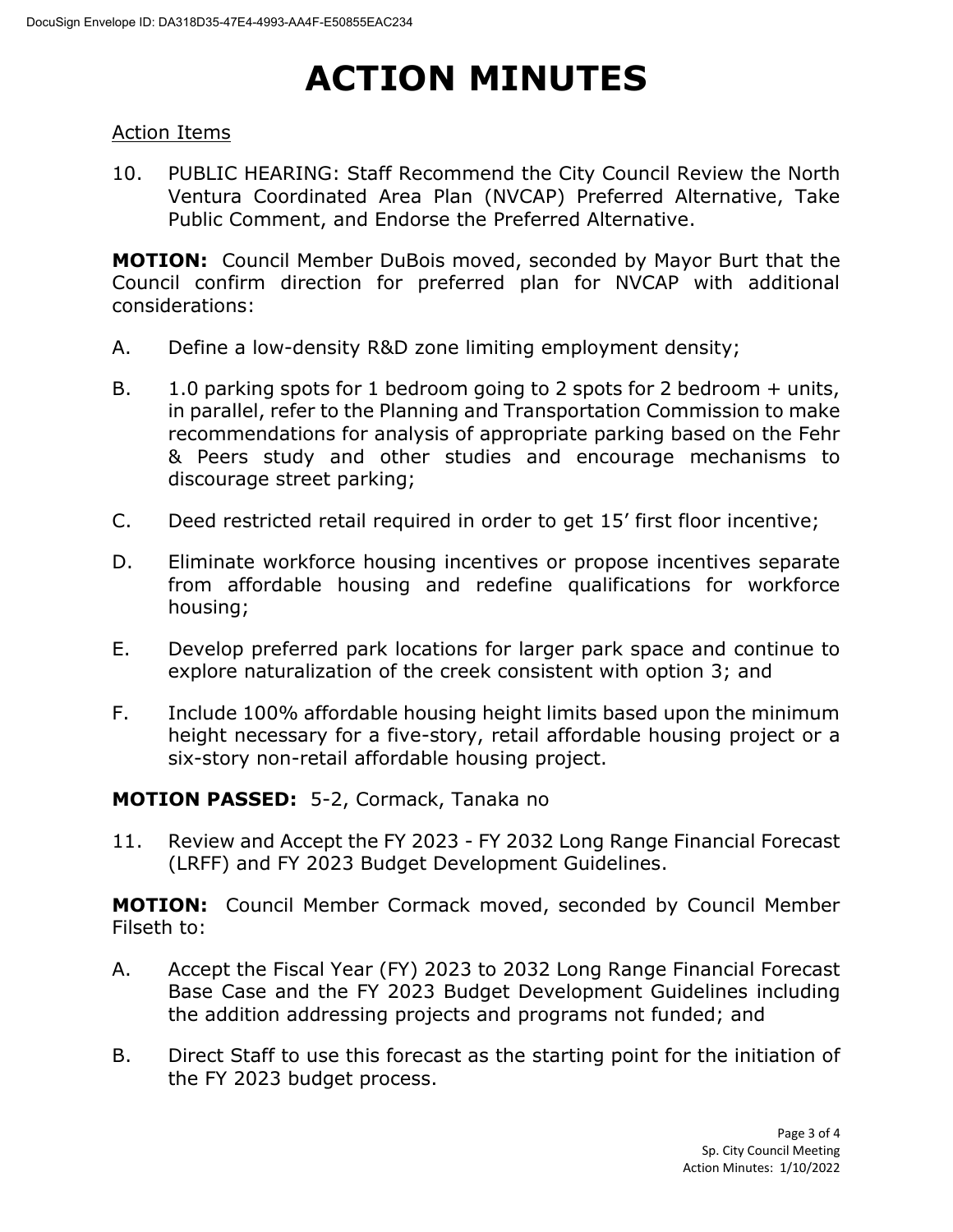## **ACTION MINUTES**

**MOTION PASSED:** 6-1, Tanaka no

Adjournment: The meeting was adjourned at 11:09 P.M.

| ATTEST:         | APPROVED:          |
|-----------------|--------------------|
| -DocuSigned by: | -DocuSigned by:    |
| Lesley Milton   | Pat Burt           |
| E56491CF3DB34FA | $-ED9E9CFB89E64FF$ |
| City Clerk      | Mayor              |

NOTE: Action minutes are prepared in accordance with Palo Alto Municipal Code (PAMC) 2.04.160(a) and (b). Summary minutes (sense) are prepared in accordance with PAMC Section 2.04.160(c). Beginning in January 2018, in accordance with [Ordinance](https://www.cityofpaloalto.org/files/assets/public/city-clerk/ordinances/ordinances-1909-to-present/ordinances-by-number/ord-5423.pdf) No. 5423, the City Council found action minutes and the video/audio recordings of Council proceedings to be the official records of both Council and committee proceedings. These recordings are available on the City's website.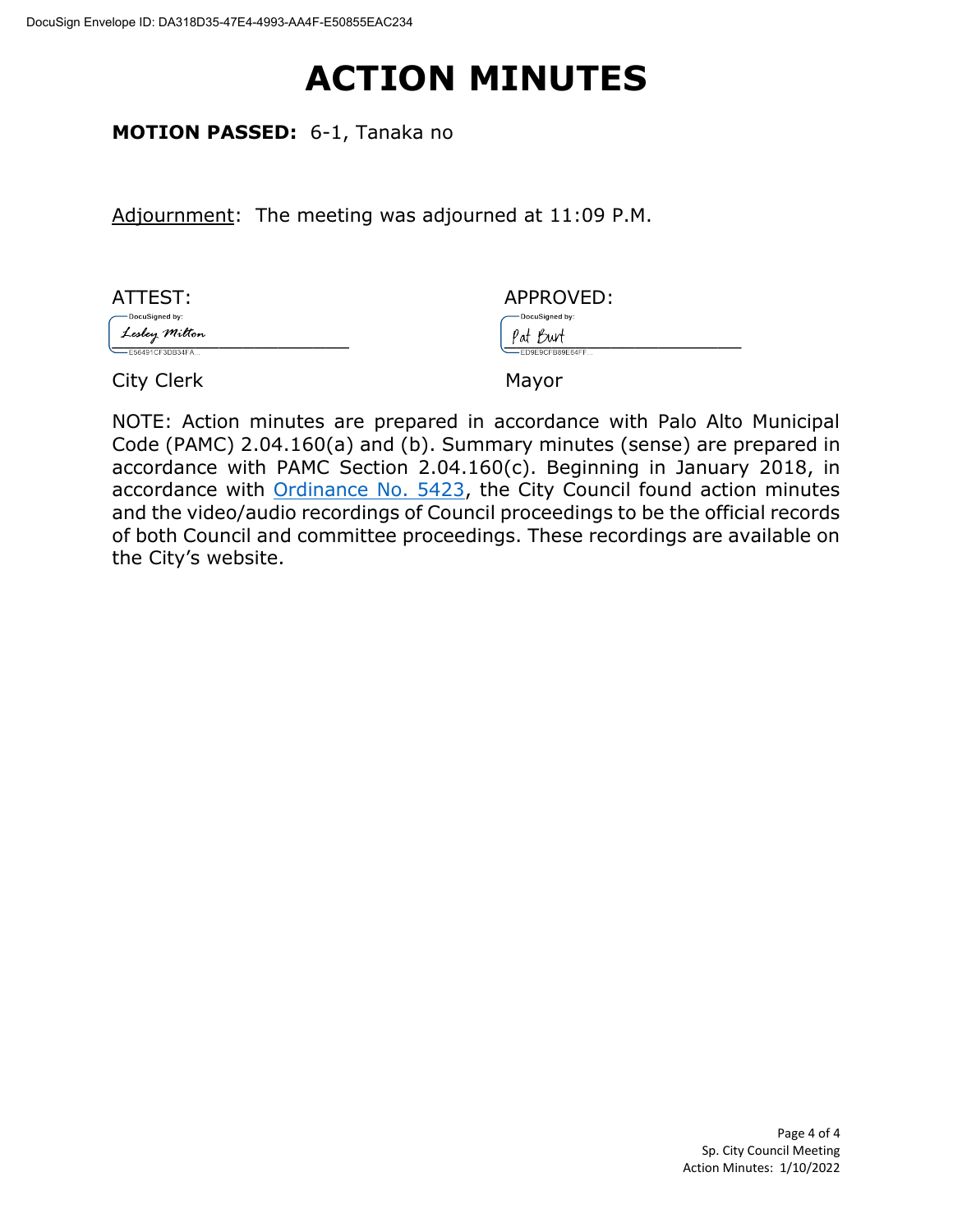## DocuSian

### **Certificate Of Completion**

Envelope Id: DA318D3547E44993AA4FE50855EAC234 Status: Completed Subject: Please DocuSign: 20220110amCCs.docx Source Envelope: Document Pages: 4 Signatures: 2 Signatures: 2 Envelope Originator: Certificate Pages: 2 **Initials: 0** Initials: 0 **Danielle Kang** AutoNav: Enabled EnvelopeId Stamping: Enabled Time Zone: (UTC-08:00) Pacific Time (US & Canada)

### **Record Tracking**

Status: Original 1/26/2022 5:20:21 PM Security Appliance Status: Connected Pool: StateLocal

### **Signer Events Signature Timestamp**

Pat Burt pat@patburt.org Mr Security Level: Email, Account Authentication (None) Signature Adoption: Pre-selected Style

#### **Electronic Record and Signature Disclosure:**  Not Offered via DocuSign

Lesley Milton Lesley.Milton@CityofPaloAlto.org City Clerk Security Level: Email, Account Authentication<br>(None)

### **Electronic Record and Signature Disclosure:**  Not Offered via DocuSign

 Danielle.Kang@cityofpaloalto.org Storage Appliance Status: Connected **Pool: City of Palo Alto** Location: DocuSign Location: DocuSign

Holder: Danielle Kang

DocuSigned by: Pat Burt ED9E9CFB89E64FF...

Using IP Address: 98.35.19.155

DocuSigned by Lesley Milton -<br>E56491CF3DB34FA...

Signature Adoption: Pre-selected Style Using IP Address: 174.194.146.18 Signed using mobile

Sent: 1/26/2022 6:18:14 PM Viewed: 1/26/2022 6:19:54 PM Signed: 1/26/2022 6:20:06 PM

250 Hamilton Ave Palo Alto , CA 94301

Location: DocuSign

Sent: 1/26/2022 5:21:26 PM Viewed: 1/26/2022 6:17:57 PM Signed: 1/26/2022 6:18:13 PM

Danielle.Kang@cityofpaloalto.org IP Address: 199.33.32.254

| In Person Signer Events             | <b>Signature</b> | Timestamp            |
|-------------------------------------|------------------|----------------------|
| <b>Editor Delivery Events</b>       | <b>Status</b>    | Timestamp            |
| <b>Agent Delivery Events</b>        | <b>Status</b>    | Timestamp            |
| <b>Intermediary Delivery Events</b> | <b>Status</b>    | Timestamp            |
| <b>Certified Delivery Events</b>    | <b>Status</b>    | Timestamp            |
| <b>Carbon Copy Events</b>           | <b>Status</b>    | Timestamp            |
| <b>Witness Events</b>               | <b>Signature</b> | Timestamp            |
| <b>Notary Events</b>                | <b>Signature</b> | Timestamp            |
| <b>Envelope Summary Events</b>      | <b>Status</b>    | <b>Timestamps</b>    |
| Envelope Sent                       | Hashed/Encrypted | 1/26/2022 5:21:26 PM |